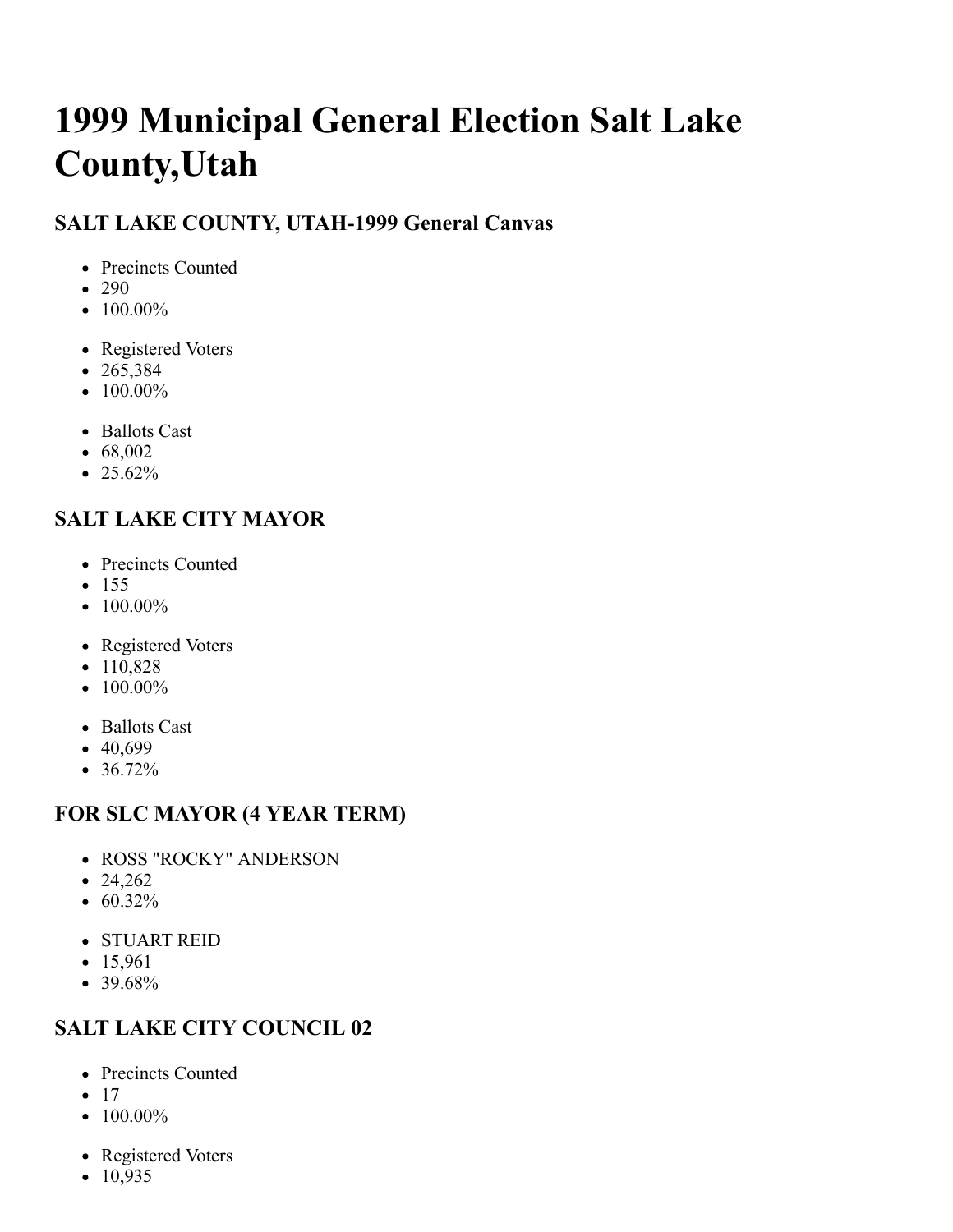- $100.00\%$
- Ballots Cast
- $3,365$
- 30.77%

#### **FOR SLC COUNCIL MEMBER DISTRICT #2 (4 YEAR TERM)**

- ROBERT "ARCHIE" ARCHULETA
- $1,546$
- $47.57%$
- VAN BLAIR TURNER
- $\bullet$  1,704
- $52.43%$

#### **SALT LAKE CITY COUNCIL 04**

- Precincts Counted
- $24$
- $\bullet$  100.00%
- Registered Voters
- 18,616
- $\bullet$  100.00%
- Ballots Cast
- $-4,927$
- 26.47%

#### **FOR SLC COUNCIL MEMBER DISTRICT #4 (4 YEAR TERM)**

- LINDA LEPREAU
- $\bullet$  2,236
- $-48.71%$
- Nancy Saxton
- $2,354$
- $\bullet$  51.29%

#### **SALT LAKE CITY COUNCIL 06**

- Precincts Counted
- $\bullet$  25
- $\bullet$  100.00%
- Registered Voters
- $17,758$
- $\bullet$  100.00%
- Ballots Cast
- $8,237$
- 46.38%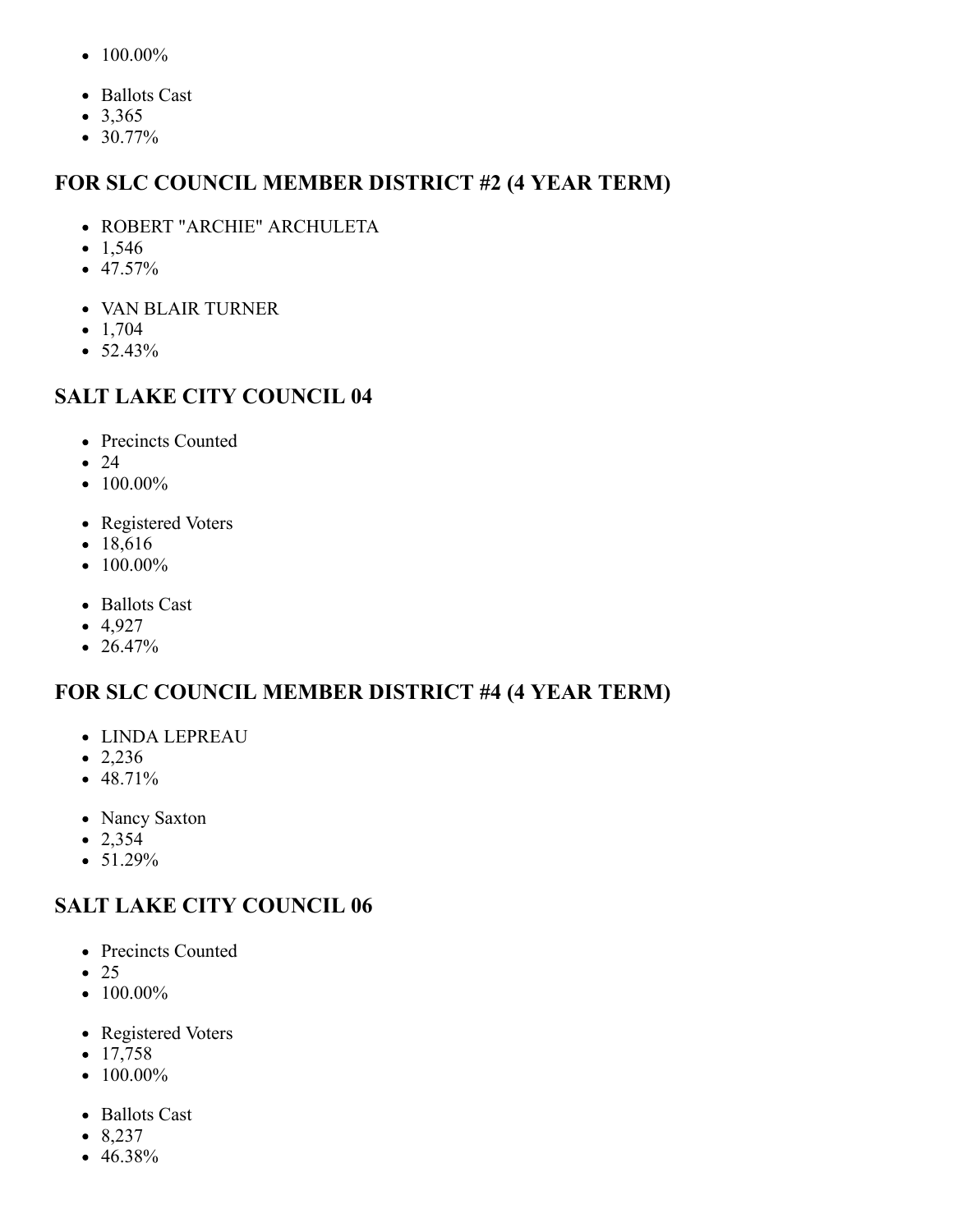## **FOR SLC COUNCIL MEMBER DISTRICT #4 (4 YEAR TERM)**

- DAVID L. BUHLER
- $-4,307$
- $55.70%$
- MARK GARFIELD
- $3,406$
- $44.05\%$
- DIXON S. MERRILL WRITE-IN
- $19$
- $\bullet$  0.25%

### **TAYLORSVILLE AT-LARGE**

- Precincts Counted
- 
- $100.00\%$
- Registered Voters
- $30,006$
- $\bullet$  100.00%
- Ballots Cast
- $-4,037$
- $13.45%$

#### **FOR TAYLORSVILLE COUNCIL MEMBER AT-LARGE (4 YEAR TERM)-Vote For 3**

- D.L. "BUD" CATLIN
- 2,316
- $\bullet$  20.58%
- KEN COOK
- $\bullet$  2,030
- $18.04\%$
- KAYE LEE HENNINGSEN
- $\bullet$  1,400
- $\bullet$  12.44%
- JERRY MILNE
- $-1,393$
- $\bullet$  12.38%
- CONNIE STEADMAN TANEY
- $\bullet$  1,823
- $\bullet$  16.20%
- BRUCE WASDEN
- $\bullet$  2,293
- $\bullet$  20.37%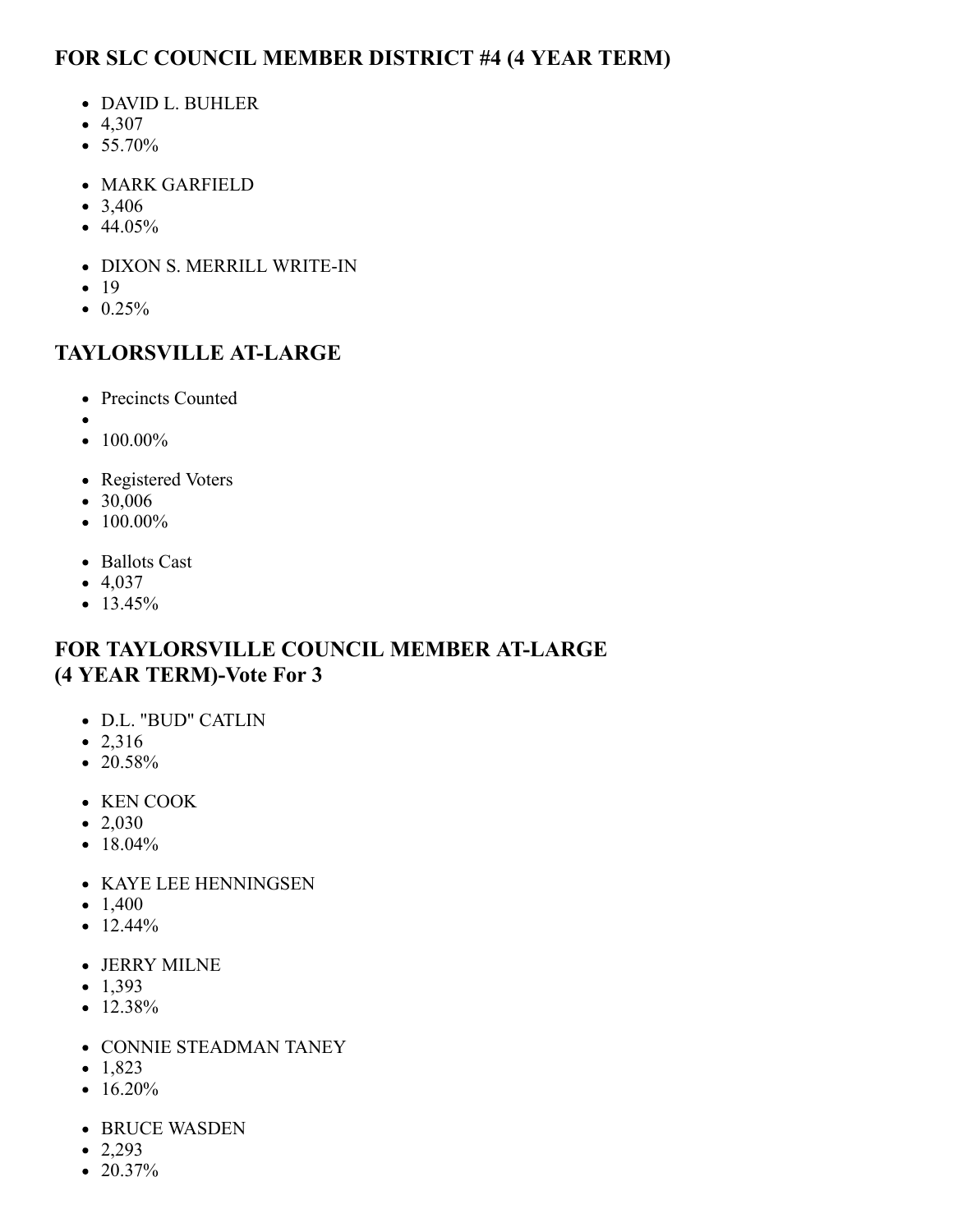#### **MURRAY COUNCIL #1**

- Precincts Counted
- $\bullet$  4
- $\bullet$  100.00%
- Registered Voters
- $-4,077$
- $\bullet$  100.00%
- Ballots Cast
- $\bullet$  1,007
- 24.70%

#### **FOR MURRAY COUNCIL MEMBER DISTRICT #1 (4 YEAR TERM)**

- DON KRAUSE
- 350
- $\bullet$  46.54%
- RICHARD V. STAUFFER
- $-402$
- $53.46%$

#### **MURRAY COUNCIL #2**

- Precincts Counted
- 6
- $\bullet$  100.00%
- Registered Voters
- $6,548$
- $\bullet$  100.00%
- Ballots Cast
- $\cdot$  1,676
- $\bullet$  25.60%

#### **FOR MURRAY COUNCIL MEMBER DISTRICT #2 (2 YEAR TERM)**

- JOHN C. BRINKERHOFF
- 575
- $-48.85%$
- REN SOUZA
- $602$
- $51.15%$

#### **MURRAY COUNCIL #3**

- Precincts Counted
- $\bullet$  6
- $\bullet$  100.00%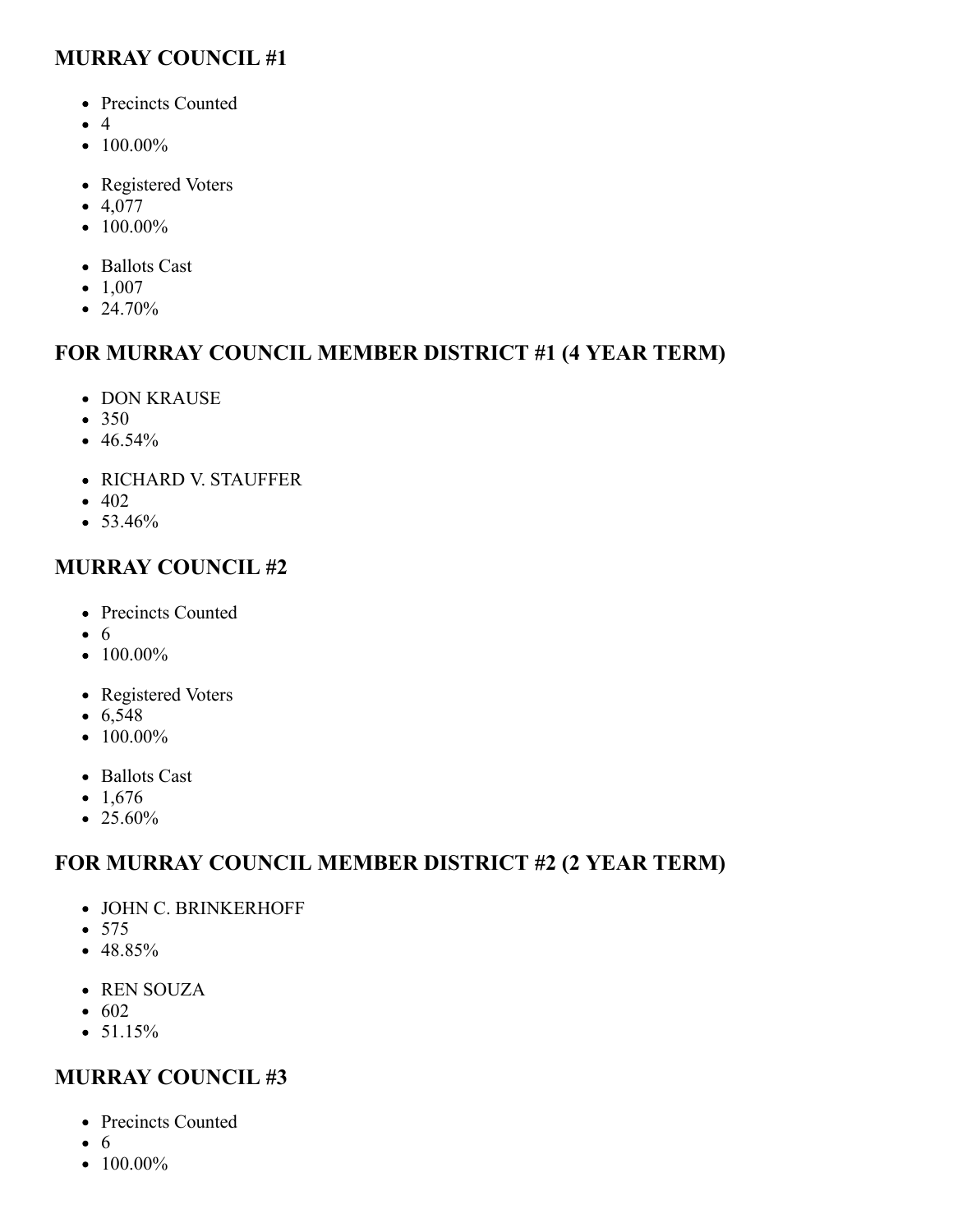- Registered Voters
- 3,988
- $\bullet$  100.00%
- Ballots Cast
- $\bullet$  1,012
- 25.38%

# **FOR MURRAY COUNCIL MEMBER DISTRICT #3 (4 YEAR TERM)**

- JOHN CHRISTENSEN
- $511$
- $54.77\%$
- WENDELL D. COOMBS
- $-422$
- $45.23\%$

# **MURRAY COUNCIL #5**

- Precincts Counted
- $\bullet$  5
- $\bullet$  100.00%
- Registered Voters
- $-4,196$
- $\bullet$  100.00%
- Ballots Cast
- $-1,349$
- $32.15%$

# **FOR MURRAY COUNCIL MEMBER DISTRICT #5 (4 YEAR TERM)**

- RUSS BERGSTROM
- $524$
- $-45.45%$
- KRISTA K. DUNN
- 629
- $54.55%$

# **WEST JORDAN COUNCIL 01**

- Precincts Counted
- $\bullet$  7
- $\bullet$  100.00%
- Registered Voters
- 8,031
- $100.00\%$
- Ballots Cast
- $1,630$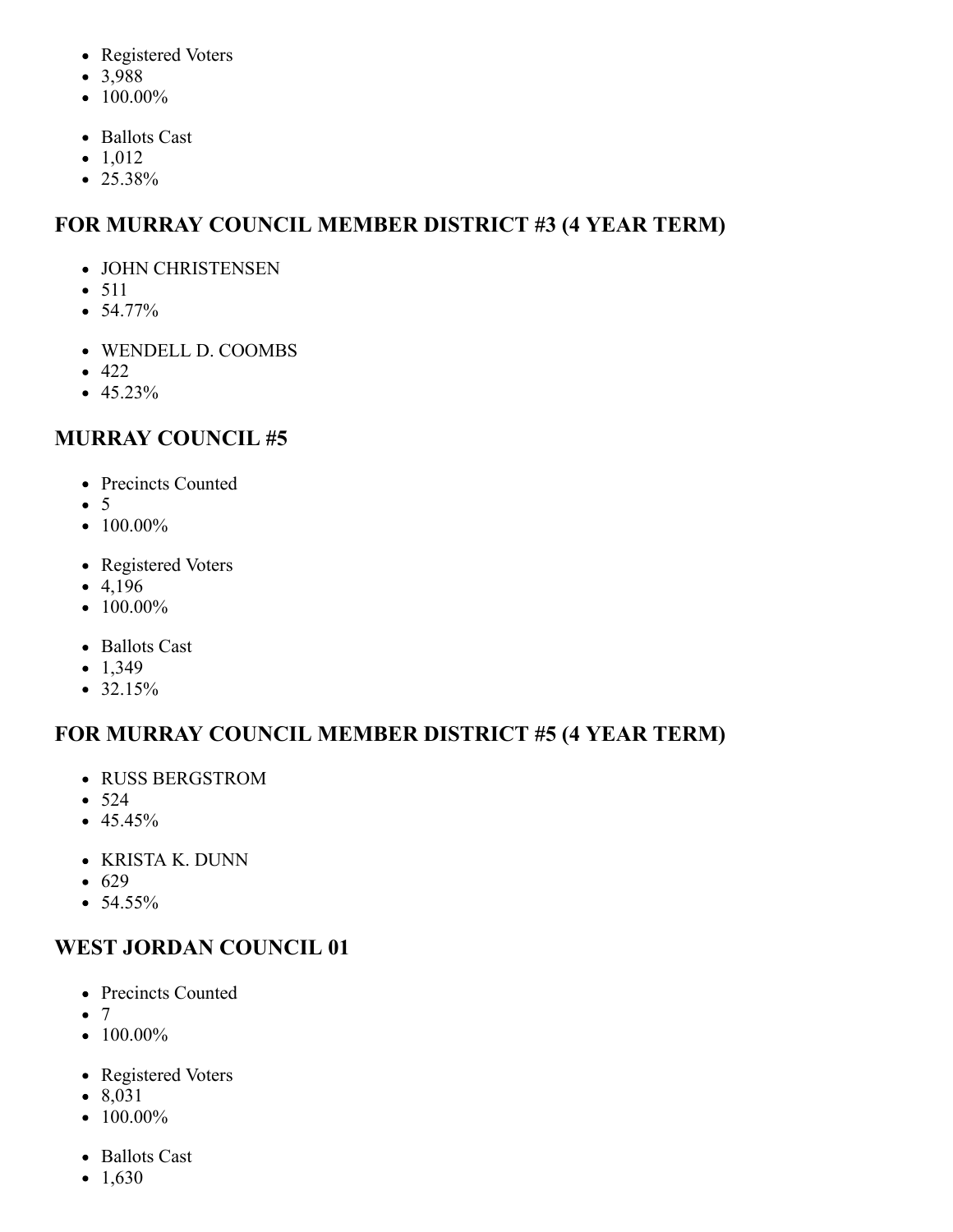•  $20.30\%$ 

#### **FOR WEST JORDAN COUNCIL MEMBER DISTRICT #1 (4 YEAR TERM)**

- NATALIE G ARGYLE
- $768$
- $51.17%$
- DAVID B. NEWTON
- 733
- $-48.83%$

#### **WEST JORDAN COUNCIL 02**

- Precincts Counted
- $\bullet$  7
- $\bullet$  100.00%
- Registered Voters
- $8,567$
- $\bullet$  100.00%
- Ballots Cast
- $\bullet$  1,595
- 18.62%

#### **FOR WEST JORDAN COUNCIL MEMBER DISTRICT #2 (4 YEAR TERM)**

- JAMIE D GORDON
- $748$
- $\bullet$  49.60%
- CAROLYN G NELSON
- $760$
- $50.40%$

#### **WEST JORDAN COUNCIL 03**

- Precincts Counted
- $\bullet$  8
- $\bullet$  100.00%
- Registered Voters
- 8,973
- $\bullet$  100.00%
- Ballots Cast
- $\bullet$  1,650
- $18.39\%$

# **FOR WEST JORDAN COUNCIL MEMBER DISTRICT #3 (4 YEAR TERM)**

KENNETH S. PETERSON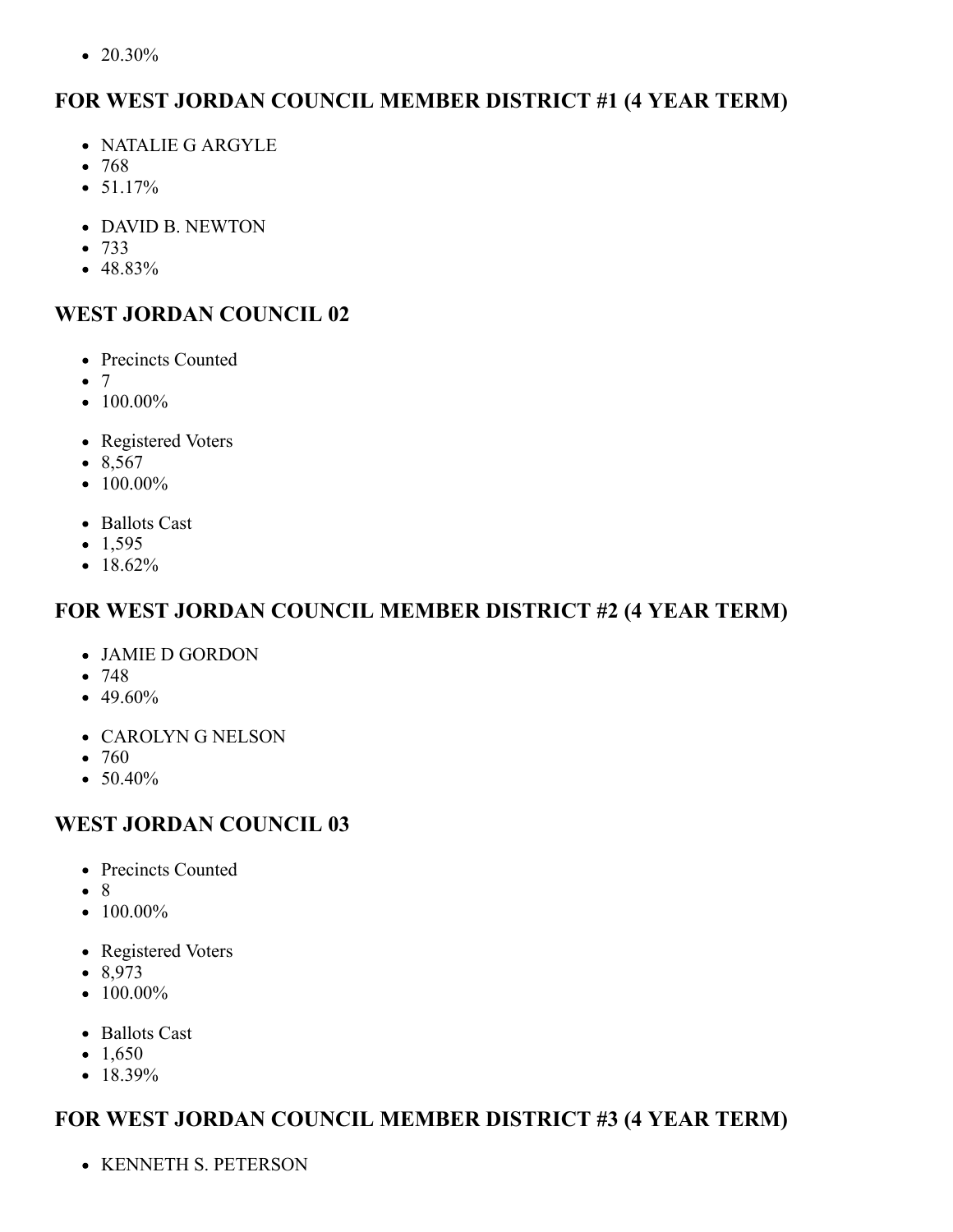- 446
- 40.36%
- LYLE C SUMMERS
- $659$
- $59.64%$

#### **WEST JORDAN COUNCIL 04**

- Precincts Counted
- $\bullet$  3
- $100.00\%$
- Registered Voters
- $5,012$
- $\bullet$  100.00%
- Ballots Cast
- $\bullet$  1,188
- 23.70%

#### **FOR WEST JORDAN COUNCIL MEMBER DISTRICT #4 (4 YEAR TERM)**

- ANDREW M. ALLISON
- 721
- $64.38%$
- GREGG A. GALECKI
- 399
- $35.63%$

#### **HOLLADAY-COTTONWOOD MAYOR**

- Precincts Counted
- $\bullet$  11
- $\bullet$  100.00%
- Registered Voters
- 9,901
- $\bullet$  100.00%
- Ballots Cast
- $-4,713$
- $47.60%$

#### **FOR HOLLADAY-COTTONWOOD MAYOR (2 YEAR TERM)**

- VIBERT "V.L." KESLER
- 1,813
- 38.97%
- LIANE STILLMAN
- $-2,836$
- $60.96\%$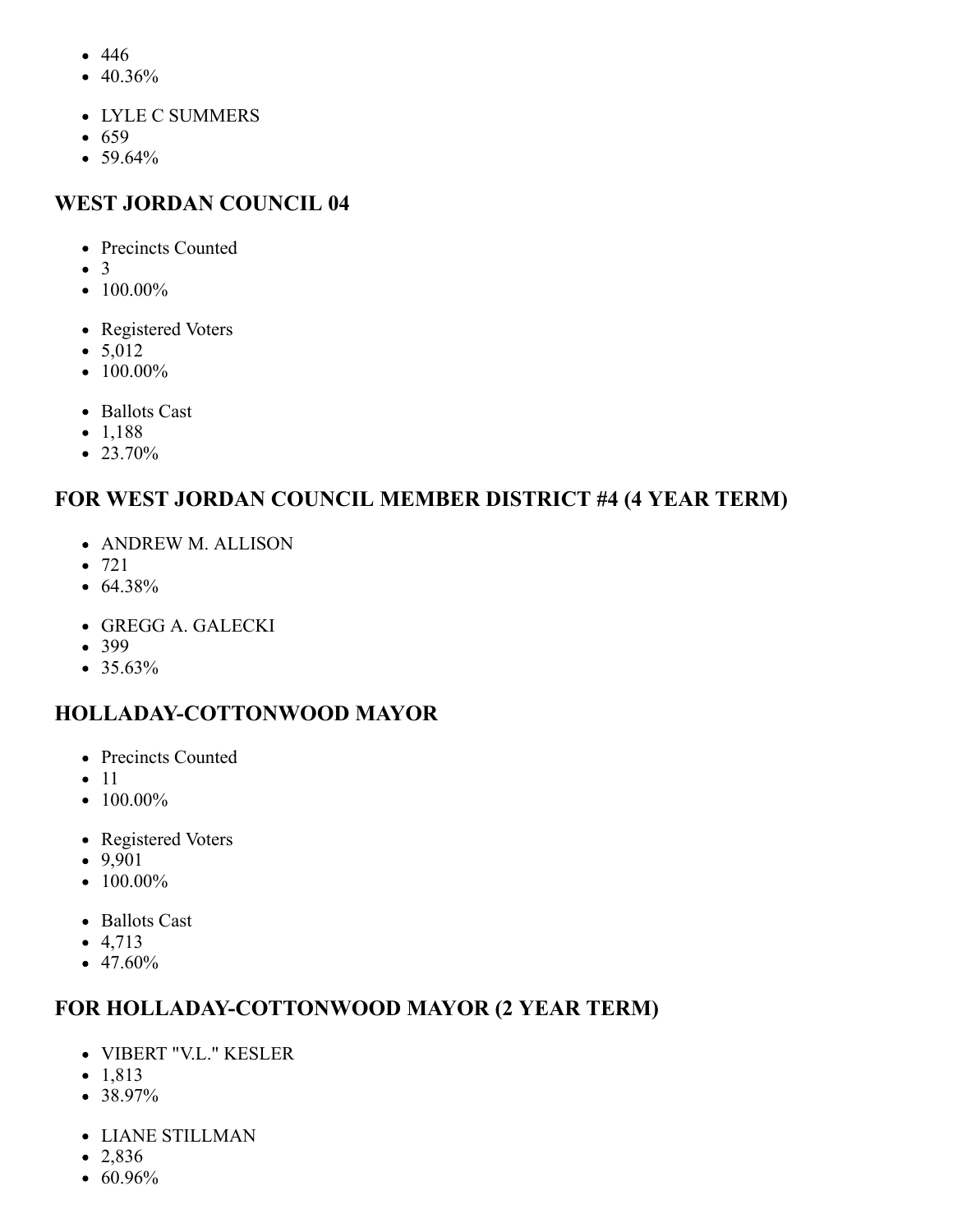- HAL PHILLIPPS WRITE-IN
- $\bullet$  3
- $\bullet$  0.06%

### **HOLLADAY-COTTONWOOD COUNCIL 01**

- Precincts Counted
- $\bullet$  4
- $100.00\%$
- Registered Voters
- $3,703$
- $\bullet$  100.00%
- Ballots Cast
- $\bullet$  1,658
- $44.77\%$

### **FOR HOLL-COTT COUNCIL MEMBER DISTRICT #1 (2 YEAR TERM)**

- MICHAEL FREI
- 416
- 38.06%
- GRANT G ORTON
- $520$
- 47.58%
- LAURIE STOCKS WRITE-IN
- $157$
- $14.36%$

# **HOLLADAY-COTTONWOOD COUNCIL 02**

- Precincts Counted
- $\bullet$  2
- $\bullet$  100.00%
- Registered Voters
- $\bullet$  2,070
- $\bullet$  100.00%
- Ballots Cast
- 944
- $\bullet$  45.60%

#### **FOR HOLL-COTT COUNCIL MEMBER DISTRICT #2 (4 YEAR TERM)**

- DELPHA A. BAIRD
- 364
- $38.97\%$
- ED LUNT
- 570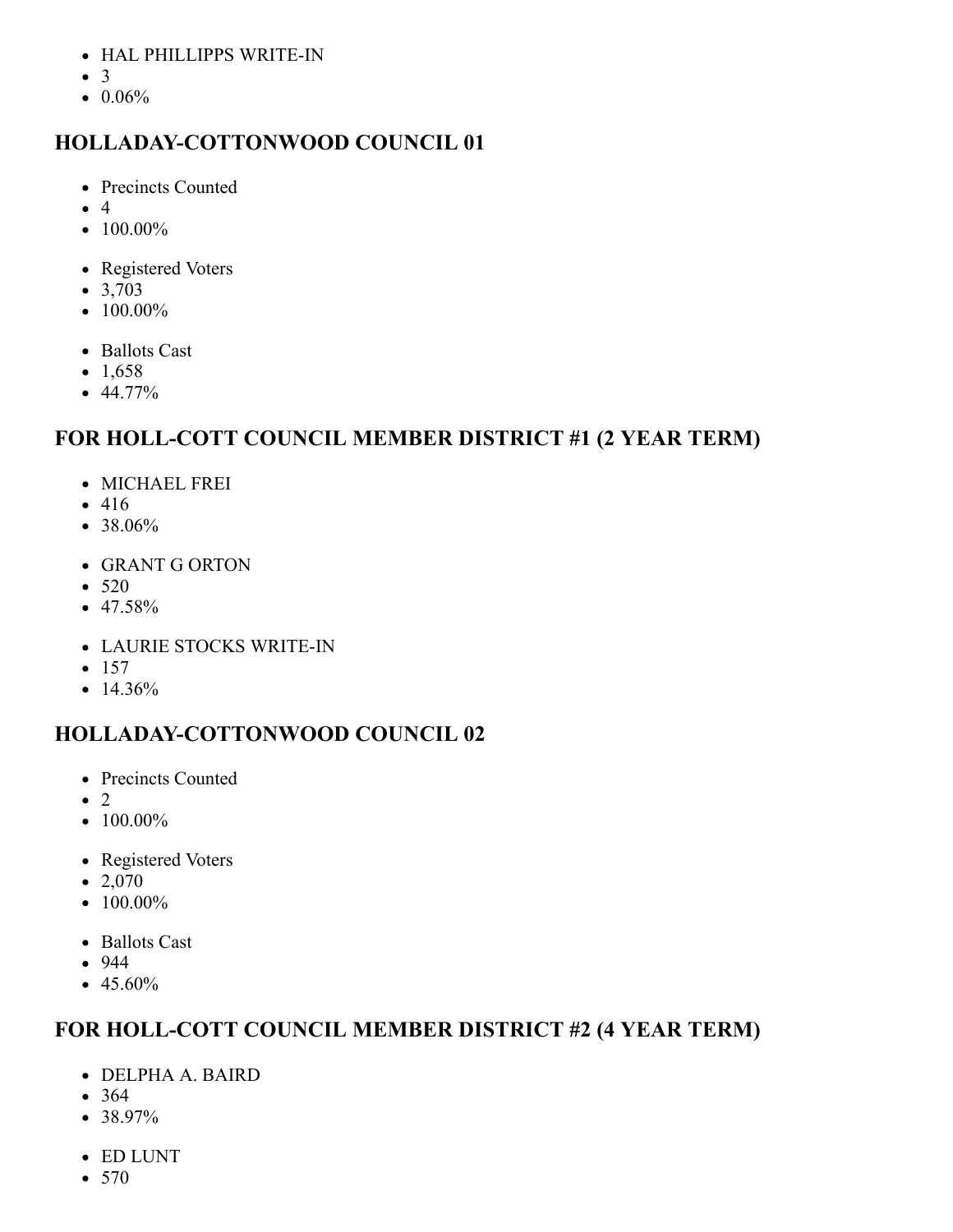•  $61.03\%$ 

# **HOLLADAY-COTTONWOOD COUNCIL 03**

- Precincts Counted
- $\bullet$  3
- $100.00\%$
- Registered Voters
- $\bullet$  2,690
- $\bullet$  100.00%
- Ballots Cast
- $-1,431$
- 53.20%

#### **FOR HOLL-COTT COUNCIL MEMBER DISTRICT #3 (2 YEAR TERM)**

- LARRY C. BRINGHURST
- $-469$
- $-41.69%$
- SANDY THACKERAY
- $656$
- 58.31%

# **HOLLADAY-COTTONWOOD COUNCIL 04**

- Precincts Counted
- 4
- $\bullet$  100.00%
- Registered Voters
- $3,103$
- $\bullet$  100.00%
- Ballots Cast
- $1,641$
- 52.88%

#### **FOR HOLL-COTT COUNCIL MEMBER DISTRICT #4 (4 YEAR TERM)**

- KIM KIMBALL
- $264$
- $44.59%$
- STEVEN R. PETERSON
- 328
- $55.41%$

# **HOLLADAY-COTTONWOOD COUNCIL 05**

• Precincts Counted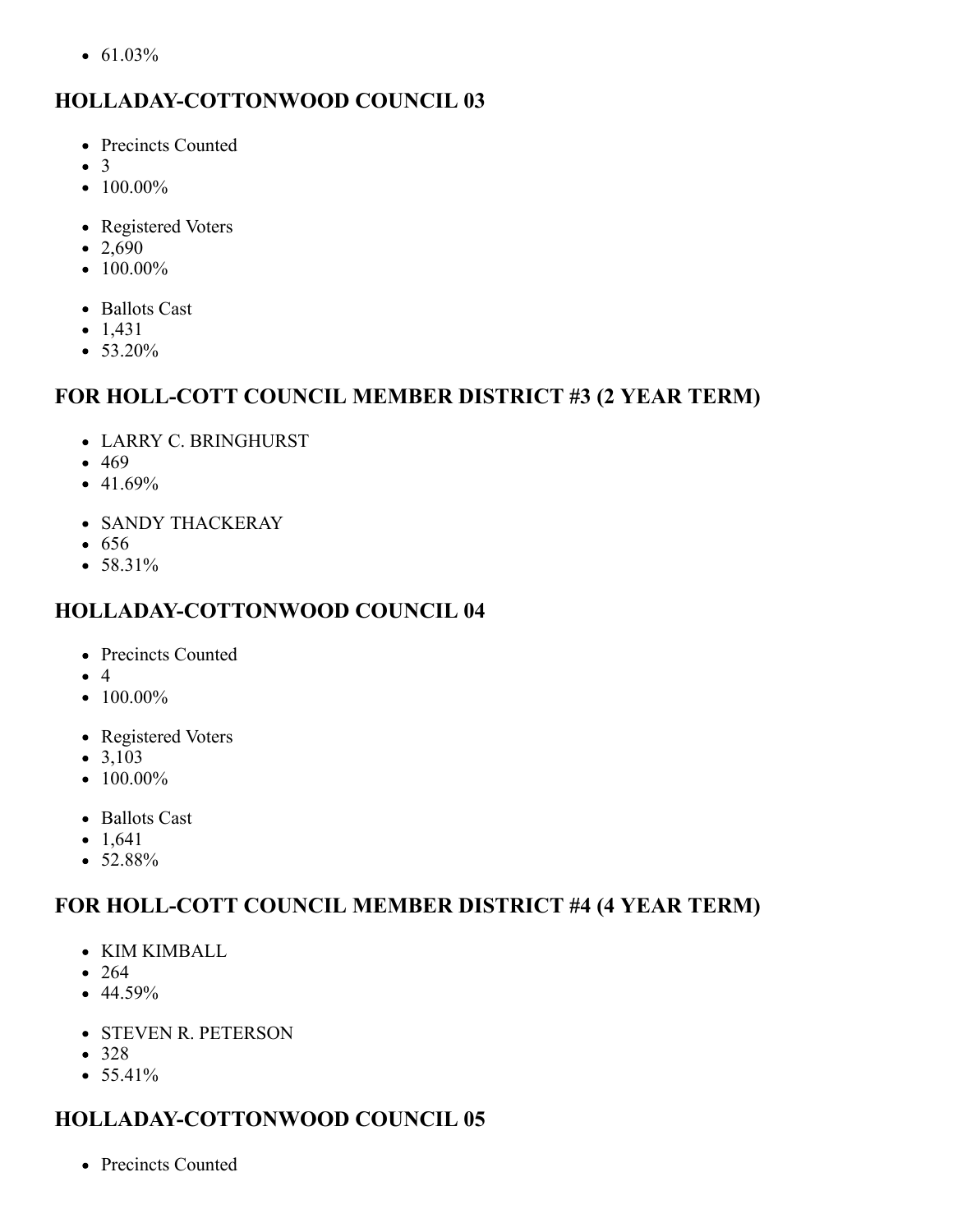- $\bullet$  4
- $\bullet$  100.00%
- Registered Voters
- 2,830
- $\bullet$  100.00%
- Ballots Cast
- $\bullet$  1,397
- 49.36%

# **FOR HOLL-COTT COUNCIL MEMBER DISTRICT #5 (4 YEAR TERM)**

- DANIEL BAY GIBBONS
- 573
- 66.86%
- DANNY K. HAWES
- 284
- $33.14%$

# **SANDY AT-LARGE**

- Precincts Counted
- 50
- $\bullet$  100.00%
- Registered Voters
- $57,313$
- $\bullet$  100.00%
- Ballots Cast
- $5,695$
- $9.94\%$

#### **FOR SANDY COUNCIL MEMBER AT-LARGE (4 YEAR TERM)-Vote For 2**

- SYLVIA BRUNISHOLZ
- $\bullet$  1,331
- $13.29%$
- CHARLES CAMPBELL HARDY
- $\bullet$  1,980
- $19.77\%$
- "CRICKETT" RAULSTON
- $3,101$
- $30.96%$
- LINDA M. SAVILLE
- $3,604$
- $35.98\%$

#### **SANDY COUNCIL 02**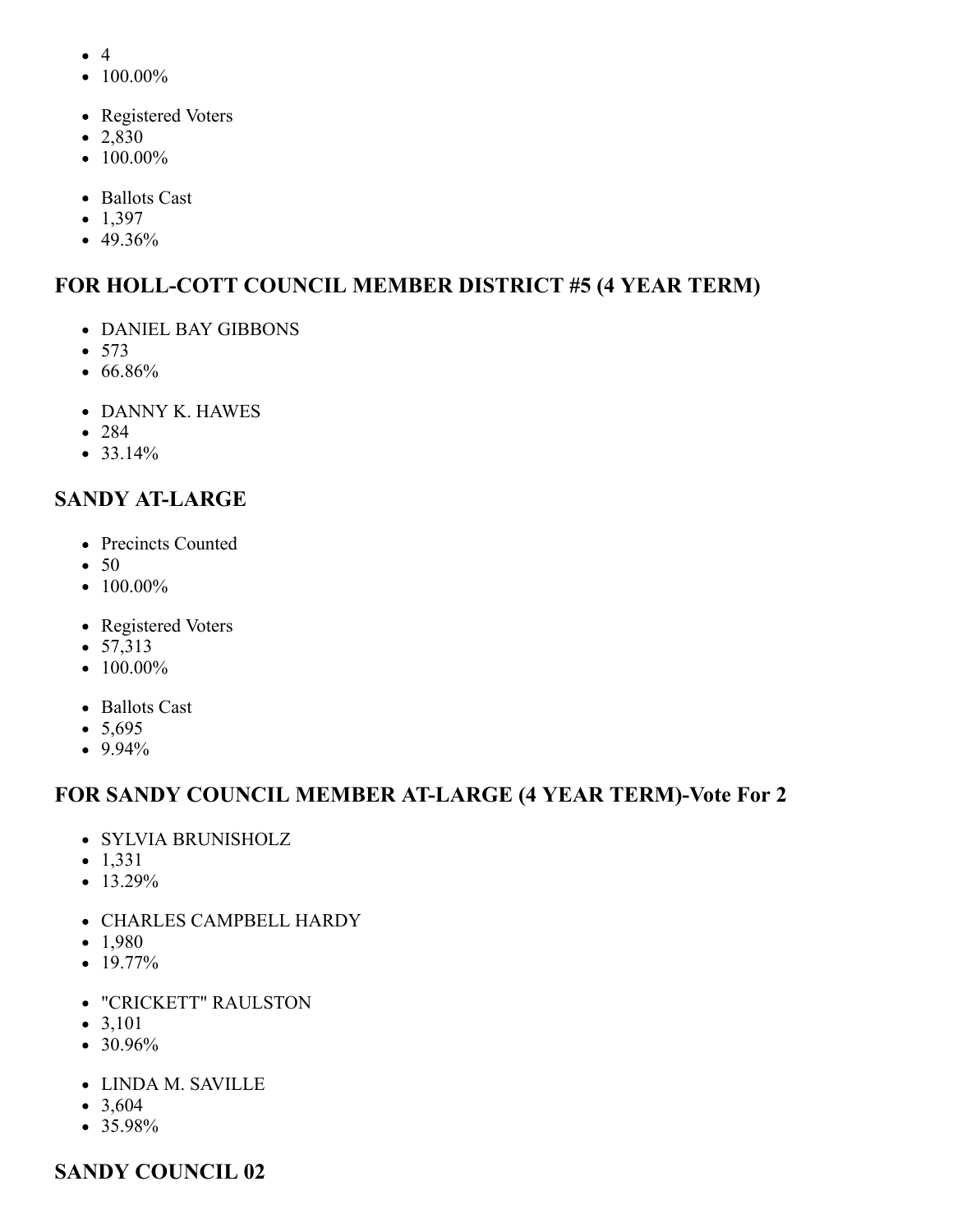- Precincts Counted
- $15$
- $\bullet$  100.00%
- Registered Voters
- $16,026$
- $\bullet$  100.00%
- Ballots Cast
- $\bullet$  1,630
- $10.17%$

# **FOR SANDY COUNCIL MEMBER DISTRICT #2 (4 YEAR TERM)**

- JOHN R. PACK
- 532
- 33.84%
- DENNIS TENNEY
- $\bullet$  1,040
- $66.16%$

### **SANDY COUNCIL 04**

- Precincts Counted
- $\bullet$  11
- $\bullet$  100.00%
- Registered Voters
- $14,093$
- $\bullet$  100.00%
- Ballots Cast
- $\bullet$  1,249
- 8.86%

# **FOR SANDY COUNCIL MEMBER DISTRICT #4 (4 YEAR TERM)**

- DON POTT
- $\bullet$  1,051
- $99.81%$

# **SANDY ALTA REC**

- Precincts Counted
- $\bullet$  19
- $\bullet$  100.00%
- Registered Voters
- $22,489$
- $\bullet$  100.00%
- Ballots Cast
- 2,122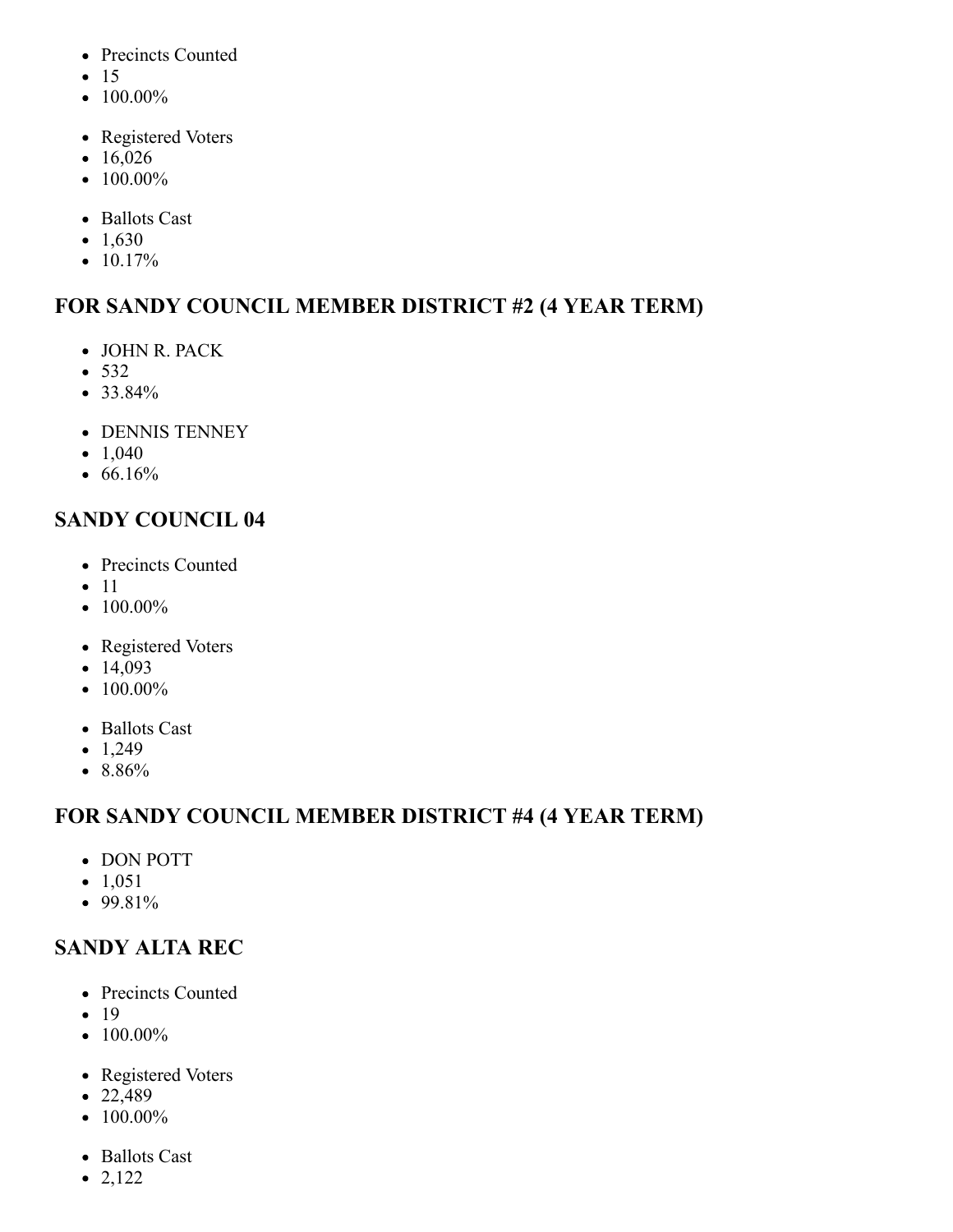$• 9.44\%$ 

#### **FOR ALTA CANYON REC BOARD MEMBER Vote For 3**

- RAYMOND C. KARTCHNER
- $\bullet$  1,324
- $32.01%$
- MARQUETTE MANSELL
- $1,446$
- 34.96%
- BRUCE MILLER
- $-1,336$
- 33.03%

#### **SOUTH JORDAN AT-LARGE**

- Precincts Counted
- $\bullet$  10
- $100.00\%$
- Registered Voters
- $13,424$
- $\bullet$  100.00%
- Ballots Cast
- $3,425$
- $25.51\%$

#### **FOR SOUTH JORDAN COUNCIL MEMBER AT-LARGE (4 YEAR TERM) Vote For 3**

- ANDREW C. "ANDY" BURTON
- $1,862$
- 19.72%
- EUGENE H. FINDLAY
- $\bullet$  1,408
- $14.91\%$
- JANALEE TOBIAS
- 821
- $\bullet$  8.69%
- RICHARD N. WARNE
- $\bullet$  1,740
- $18.43%$
- STANLEY M. WELLS
- $\bullet$  1,521
- $16.11\%$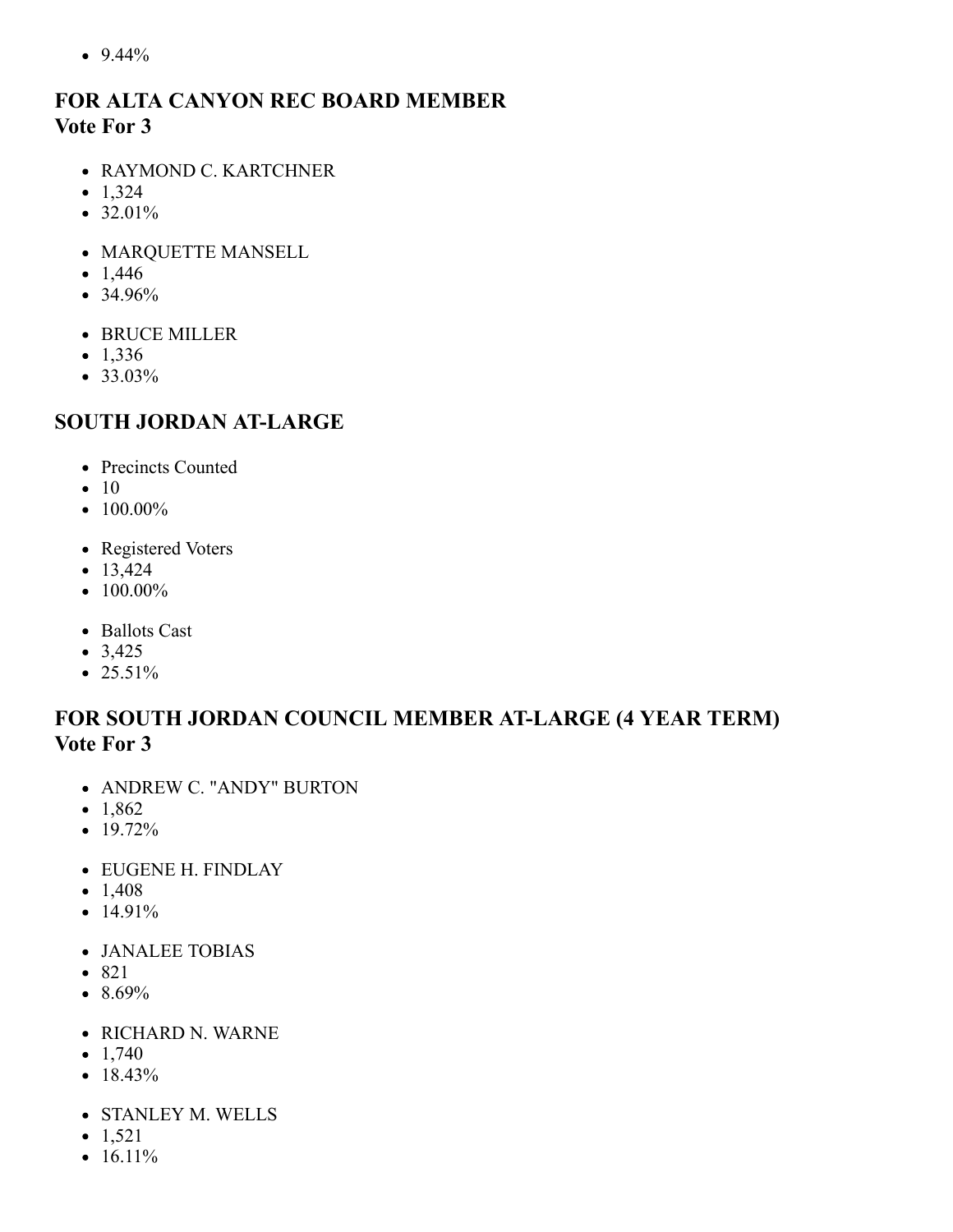- SHELLY M. WILBURN
- $2,091$
- $\bullet$  22.14%

# **FOR SOUTH JORDAN COUNCIL MEMBER AT-LARGE (2 YEAR TERM)**

- DREW CHAMBERLAIN
- 839
- 25.36%
- RUSSELL R SANDERSON
- $\bullet$  2,470
- $74.64%$

# **GLENMOOR BOARD**

- Precincts Counted
- $\bullet$  1
- $100.00\%$
- Registered Voters
- $-1,586$
- $\bullet$  100.00%
- Ballots Cast
- $-428$
- 26.99%

#### **FOR GLENMOOR SERVICE DIST BOARD Vote For 3**

- NOLAN E. BURTON
- $268$
- $\cdot$  26.85%
- BRIAN C BUTTERS
- 278
- $\bullet$  27.86%
- RONALD G. HOLT
- $220$
- $\bullet$  22.04%
- ELYSE PARKER
- $232$
- $23.25%$

# **HERRIMAN MAYOR**

- Precincts Counted
- $\bullet$  1
- $\bullet$  100.00%